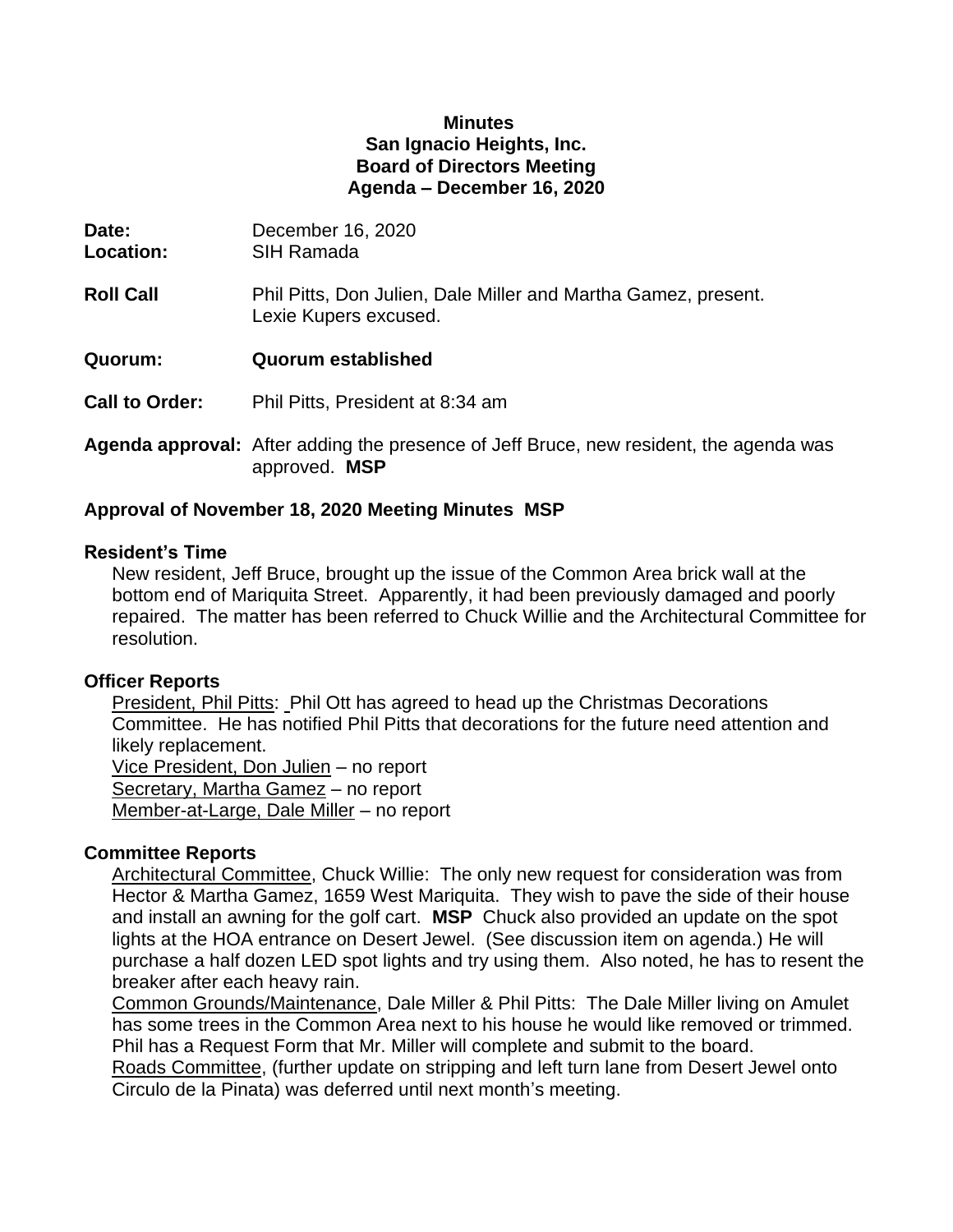# **Felix Landscaping Contract Review and Presentation Summary**

The draft contract was reviewed and the following changes made:

- 1. Since we have been paying Felix Landscaping \$2,201 per month (above the previously contracted amount of \$2,153.67 per month), we decided to increase the contract amount from \$2,200 pm/\$26,400 annually) to \$2,250 pm/\$27,000 annually).
- 2. Clarified the language about additional days and extra hours work
- 3. Added removal of black plastic ground cover under Scope of Work—and added the removal of all visible litter.
- 4. Following Gabe Felix's presentation (which was mainly a review of what they have been doing), we clarified the language about the use of Round Up – to exclude "broad area" spraying.

The approved changes to the contract will be made, sent out to Board Members for final approval. Upon approval, Phil and Gabriel Felix will sign the contract.

## **Discussion Items**

- Christmas Decorations: See President's Report above.
- Request from Addy Murtaugh for \$725.00 from the Board to cover the cost of weed killing and gravel improvements to the Common Area entrance at Emilita Street. (Cacti were already donated by Dale Miller and Martha Gamez; Felix Landscaping has removed and replanted them.) **MSP**
- Don Julien provided an update on the Pergola issue and Administrative Hearing. Based on the findings, the SIHHOA is ordered to pay the Petitioners their filing fee of \$500.00. **MSP**
- Discussion item on replacing the LED lights at the entrance to the HOA on Desert Jewel was addressed during the Architectural Committee report above..
- Further discussion and planning for how the annual meeting will be held will be postponed until the January 13, 2021 working session.
- Update on having a "secure" website, postponed.
- Dale Miller will attempt to locate CC&Rs, Bylaws, etc. of several other HOA's through GVC.

### **Review of upcoming reminders**

- We have scheduled an all-day working session for January 13, 2020 at 9:00 am. Some of the areas to be discussed and reviewed are CCR's issues related to:
	- o Parking, **Lexie Kupers**
	- o Rentals, **Phil Pitts**
	- o Board/Committee, Roles and responsibilities, **Martha Gamez**
	- o Possibly changing the "view lot" language in the Bylaws, (and making some exceptions for awnings for the 09 houses on Acala east of Mariquita and Desert Jewel
	- $\circ$  There is also some language about garage sizes which is not compatible with some of the newer larger vehicles/trucks. Height and length perhaps should be specified?)